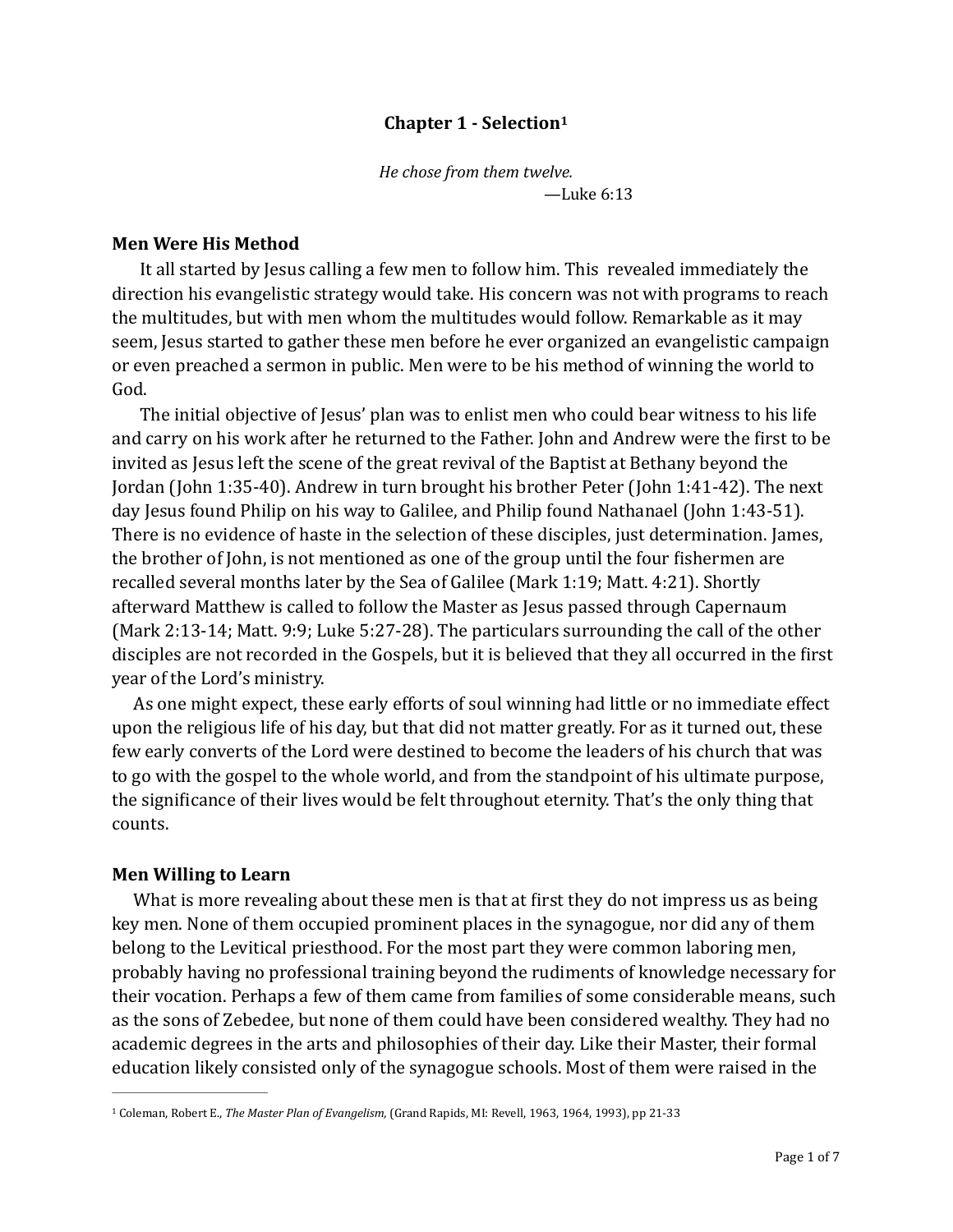poor section of the country around Galilee. Apparently the only one of the Twelve who came from the more refined region of Judea was Judas Iscariot. By any standard of sophisticated culture then and now they would surely be considered as a rather ragged collection of souls. One might wonder how Jesus could ever use them. They were impulsive, temperamental, easily offended, and had all the prejudices of their environment. In short, these men selected by the Lord to be his assistants represented an average cross section of society in their day. Not the kind of group one would expect to win the world for Christ.

Yet Jesus saw in these simple men the potential of leadership for the Kingdom. They were indeed "unlearned and ignorant" according to the world's standard (Acts 4:13), but they were teachable. Though often mistaken in their judgments and slow to comprehend spiritual things, they were honest men, willing to confess their need. Their mannerisms may have been awkward and their abilities limited, but with the exception of the traitor, their hearts were big. What is perhaps most significant about them was their sincere yearning for God and the realities of his life. The superficiality of the religious life about them had not obsessed their hope for the Messiah (John  $1:41,45,49$ ; 6:69). They were fed up with the hypocrisy of the ruling aristocracy. Some of them had already joined the revival movement of John the Baptist (John 1:35). These men were looking for someone to lead them in the way of salvation. Such men, pliable in the hands of the Master, could be molded into a new image—Jesus can use anyone who wants to be used.

### **Concentrated on a Few**

In noting this fact, however, one does not want to miss the practical truth of how Jesus did it. Here is the wisdom of his method, and in observing it, we return again to the fundamental principle of concentration on those he intended to use. One cannot transform a world except as individuals in the world are transformed, and individuals cannot be changed except as they are molded in the hands of the Master. The necessity is apparent not only to select a few helpers but also to keep the group small enough to be able to work effectively with them.

Hence, as the company of followers around Jesus increased, it became necessary by the middle of his second year of ministry to narrow the select company to a more manageable number. Accordingly Jesus "called his disciples, and he chose from them twelve, whom also he named apostles" (Luke 6:13-17; see Mark 3:13-19). Regardless of the symbolical meaning one prefers to put on the number twelve, it is clear that Jesus intended these men to have unique privileges and responsibilities in the Kingdom work.

This does not mean that Jesus' decision to have twelve apostles excluded others from following him, for as we know, many more were numbered among his associates, and some of these became very effective workers in the church. The seventy (Luke 10:1); Mark, the Gospel writer; James, his own brother  $(1$  Cor.  $15:7$ ; Gal.  $2:9,12$ ; see John  $2:12$ ;  $7:2-10$ ), are notable examples of this. Nevertheless, we must acknowledge that there was a rapidly diminishing priority given to those outside the Twelve.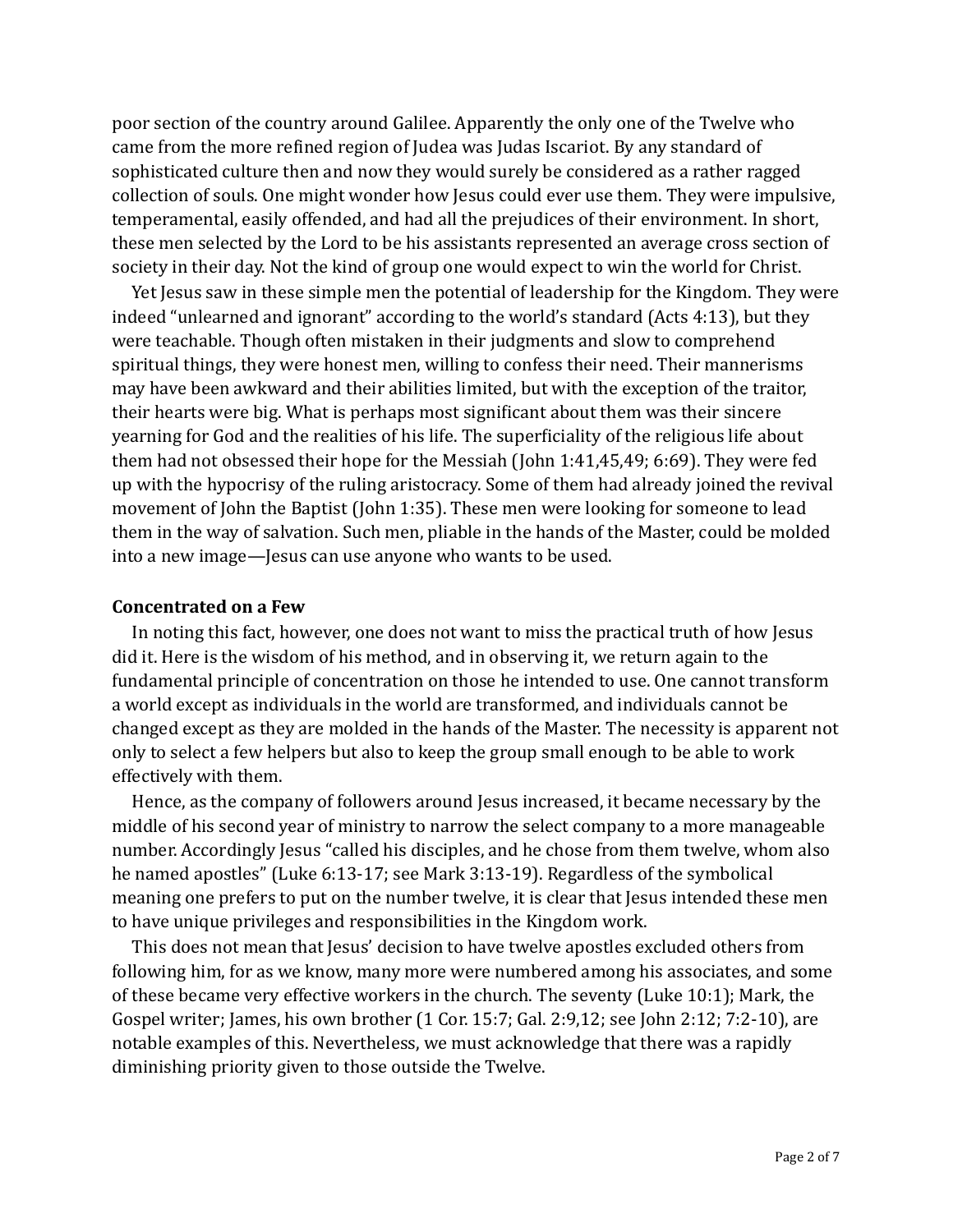The same rule could be applied in reverse, for within the select apostolic group Peter, James, and John seemed to enjoy a more special relationship to the Master than did the other nine. Only these privileged few are invited into the sick room of Jairus's daughter (Mark  $5:37$ ; Luke  $8:51$ ); they alone go up with the Master and behold his glory on the Mount of Transfiguration (Mark 9:2; Matt. 17:1; Luke 9:28); and amid the olive trees of Gethsemane casting their ominous shadows in the light of the full Passover moon, these members of the inner circle waited nearest to their Lord while he prayed (Mark 14:33; Matt. 26:37). So noticeable is the preference given to these three that had it not been for the incarnation of selflessness in the person of Christ, it could well have precipitated feelings of resentment on the part of the other apostles. The fact that there is no record of the disciples complaining about the preeminence of the three, though they did murmur about other things, is proof that where preference is shown in the right spirit and for the right reason offense need not arise.

# **The Principle Observed**

All of this certainly impresses one with the deliberate way that Jesus proportioned his life to those he wanted to train. It also graphically illustrates a fundamental principle of teaching: that other things being equal, the more concentrated the size of the group being taught, the greater the opportunity for effective instruction.

Jesus devoted most of his remaining life on earth to these few disciples. He literally staked his whole ministry on them. The world could be indifferent toward him and still not defeat his strategy. It even caused him no great concern when his followers on the fringes of things gave up their allegiance when confronted with the true meaning of the Kingdom (John 6:66). But he could not bear to have his close disciples miss his purpose. They had to understand the truth and be sanctified by it (John  $17:17$ ), else all would be lost. Thus he prayed "not for the world," but for the few God gave him "out of the world" (John 17:6,9). Everything depended on their faithfulness if the world would believe in him "through their word" (John 17:20).

## **Not Neglecting the Masses**

It would be wrong, however, to assume on the basis of what has here been emphasized that lesus neglected the masses. Such was not the case. Jesus did all that any man could be asked to do and more to reach the multitudes. The first thing he did when he started his ministry was to identify himself boldly with the great mass revival movement of his day by baptism at the hands of John (Mark 1:9-11; Matt. 3:13-17; Luke 3:21-22), and he later went out of his way to praise this work of the great prophet (Matt. 11:7-15; Luke 7:24-28). He continuously preached to the crowds that followed his miracle-working ministry. He taught them. He fed them when they were hungry. He healed their sick and cast out demons among them. He blessed their children. Sometimes the whole day would be spent ministering to their needs, even to the extent that he had "no leisure so much as to eat" (Mark 6:31). In every way possible Jesus manifested to the masses of humanity a genuine concern. These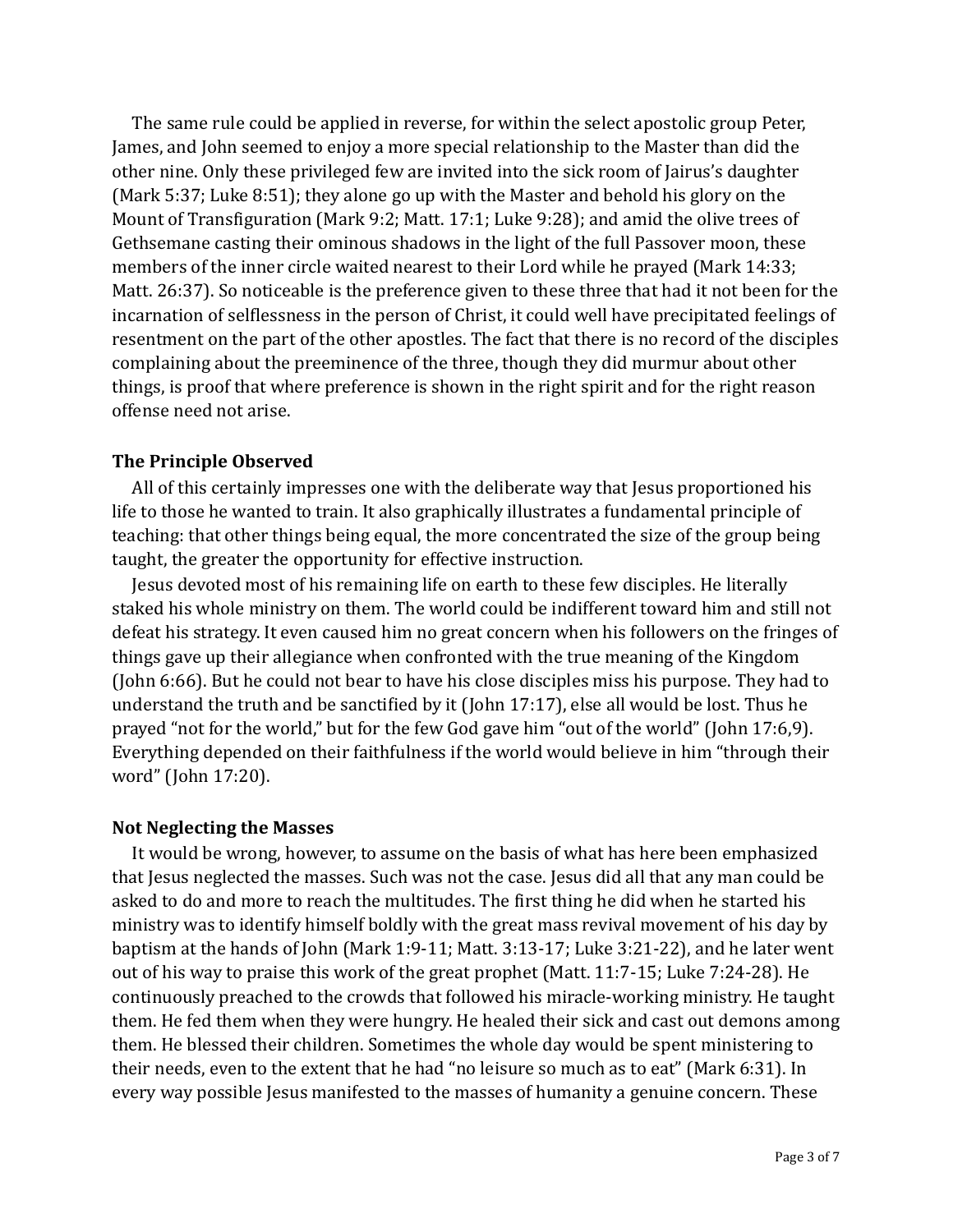were the people whom he came to save—he loved them, wept over them, and finally died to save them from their sin. No one could think that Jesus shirked mass evangelism.

# **Multitudes Aroused**

In fact, the ability of Jesus to impress the multitudes created a serious problem in his ministry. He was so successful in expressing to them his compassion and power that they once wanted "to take him by force, to make him king" (John  $6:15$ ). One report by the followers of John the Baptist said that "all men" were clamoring for his attention (John 3:26). Even the Pharisees admitted among themselves that the world had gone after him (John  $12:19$ ), and bitter as the admission must have been, the chief priests concurred in this opinion (John 11:47-48). However one looks at it, the Gospel record certainly does not indicate that Jesus lacked any popular following among the masses, despite their hesitating loyalty, and this condition lasted to the end. Indeed, it was the fear of this friendly mass feeling for Jesus that prompted his accusers to capture him in the absence of the people (Mark 12:12; Matt. 21:26; Luke 20:19).

Had Jesus given any encouragement to this popular sentiment among the masses, he easily could have had all the kingdoms of the world at his feet. All he had to do was satisfy the temporal appetites and curiosities of the people by his supernatural power. Such was the temptation presented by Satan in the wilderness when Jesus was urged to turn stones into bread and to cast himself down from a pinnacle of the temple that God might bear him up (Matt. 4:1-7; Luke 4:1-4, 9-13). These spectacular things would surely have excited the applause of the crowd. Satan was not offering Jesus anything when he promised him all the kingdoms of the world if the Master would only worship him (Matt. 4:8-10). The archdeceiver of men knew full well that Jesus automatically would have this if he just turned his concentration from the things that mattered in the eternal Kingdom.

But Jesus would not play to the galleries. Quite the contrary. Repeatedly he took special pains to allay the superficial popular support of the multitudes which had been occasioned by his extraordinary power (e.g., John 2:23-3:3; 6:26-27). Frequently he would even ask those who were the recipients of his healing to say nothing about it to prevent mass demonstrations by the easily aroused multitudes. Likewise, with the disciples following his transfiguration on the Mount, "He charged them that they should tell no man what things they had seen" until after his resurrection (Mark 9:9; Matt. 17:9). On other occasions when applauded by the crowd, Jesus would slip away with his disciples and go elsewhere to continue his ministry.

His practice in this respect sometimes rather annoyed his followers who did not understand his strategy. Even his own brothers and sisters, who yet did not believe in him, urged him to abandon this policy and make an open show of himself to the world, but he refused to take their advice (John 7:2-9).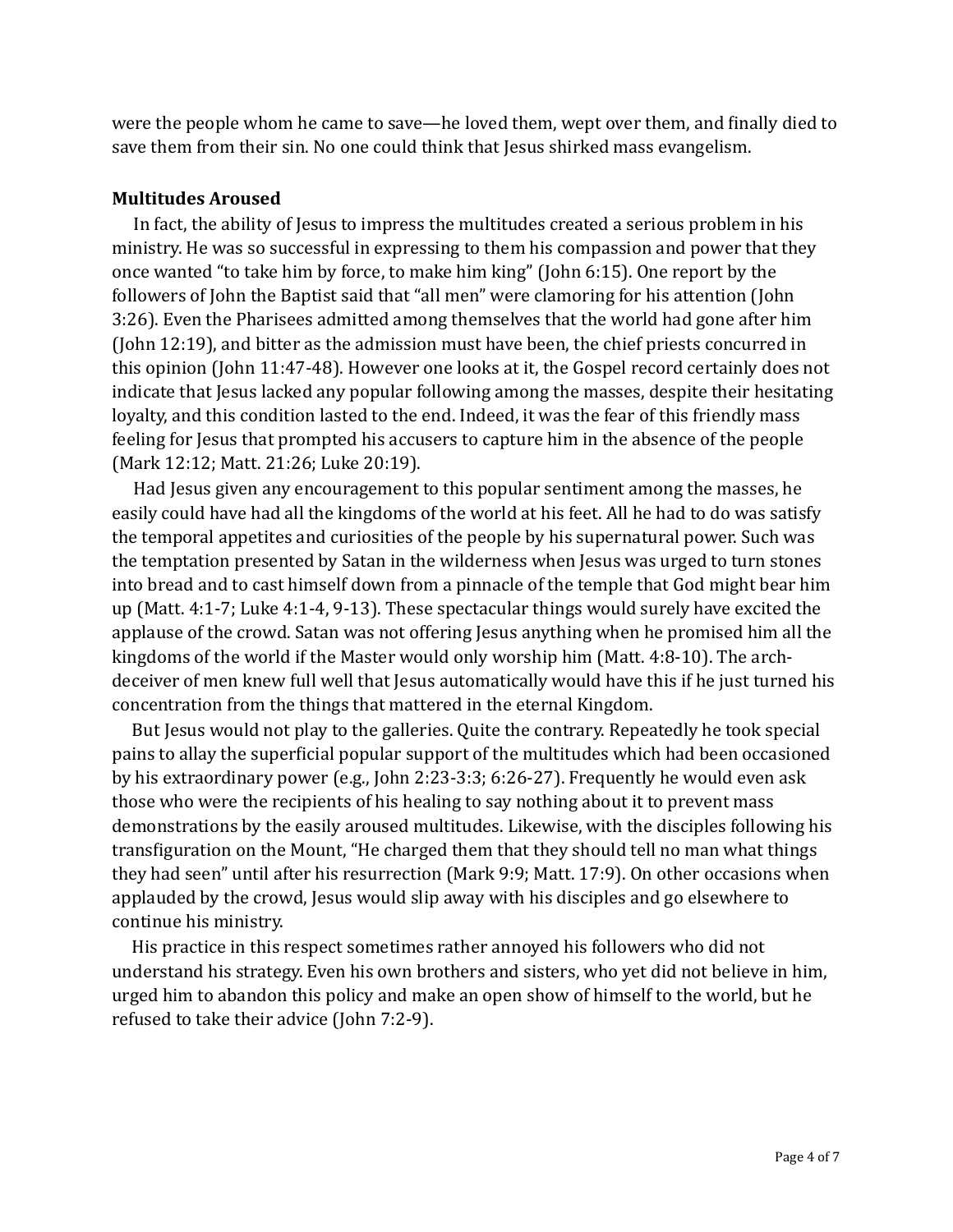### **Few Seemed to Understand**

In view of this policy, it is not surprising to note that few people were actually converted during the ministry of Christ, that is, in any clearcut way. Of course, many of the multitudes believed in Christ in the sense that his divine ministry was acceptable, but comparatively few seemed to have grasped the meaning of the gospel. Perhaps his total number of devoted followers at the end of his earthly ministry numbered little more than the five hundred brethren to whom Jesus appeared after the resurrection (1 Cor. 15:6), and only about 120 tarried in Jerusalem to receive the baptism of the Holy Spirit (Acts 1:15). This number is not small considering that his active ministry extended only over a period of three years, yet if at this point one were to measure the effectiveness of his evangelism by the number of his converts, Jesus doubtless would not be considered among the most productive mass evangelists of the church.

## **His Strategy**

Why? Why did Jesus deliberately concentrate his life on comparatively so few people? Had he not come to save the world? With the glowing announcement of John the Baptist ringing in the ears of multitudes, the Master easily could have had an immediate following of thousands if he wanted them. Why did he not then capitalize on his opportunities to enlist a mighty army of believers to take the world by storm? Surely the Son of God could have adopted a more enticing program of mass recruitment. Is it not rather disappointing that one with all the powers of the universe at his command would live and die to save the world, yet in the end have only a few ragged disciples to show for his labors?

The answer to this question focuses at once on the real purpose of his plan for evangelism. Jesus was not trying to impress the crowd, but to usher in a kingdom. This meant that he needed people who could lead the multitudes. What good would it have been for his ultimate objective to arouse the masses to follow him if these people had no subsequent supervision or instruction in the Way? It had been demonstrated on numerous occasions that the crowd was an easy prey to false gods when left without proper care. The masses were like helpless sheep wandering aimlessly without a shepherd (Mark 6:34; Matt. 9:36; 14:14). They were willing to follow almost anyone who came along with some promise for their welfare, be it friend or foe. That was the tragedy of the hour—the noble aspirations of the people were easily excited by Jesus, but just as quickly thwarted by the deceitful religious authorities who controlled them. The spiritually blind leaders of Israel (John 8:44;  $9:39-41;12:40$ ; see Matt. 23:1-39), though comparatively few in number completely dominated the affairs of the people. For this reason, unless Jesus' converts were given competent men of God to lead them on and protect them in the truth they would soon fall into confusion and despair, and the last state would be worse than the first. Thus, before the world could ever be permanently helped, people would have to be raised up who could lead the multitudes in the things of God.

Jesus was a realist. He fully realized the fickleness of deprayed human nature as well as the satanic forces of this world amassed against humanity, and in this knowledge he based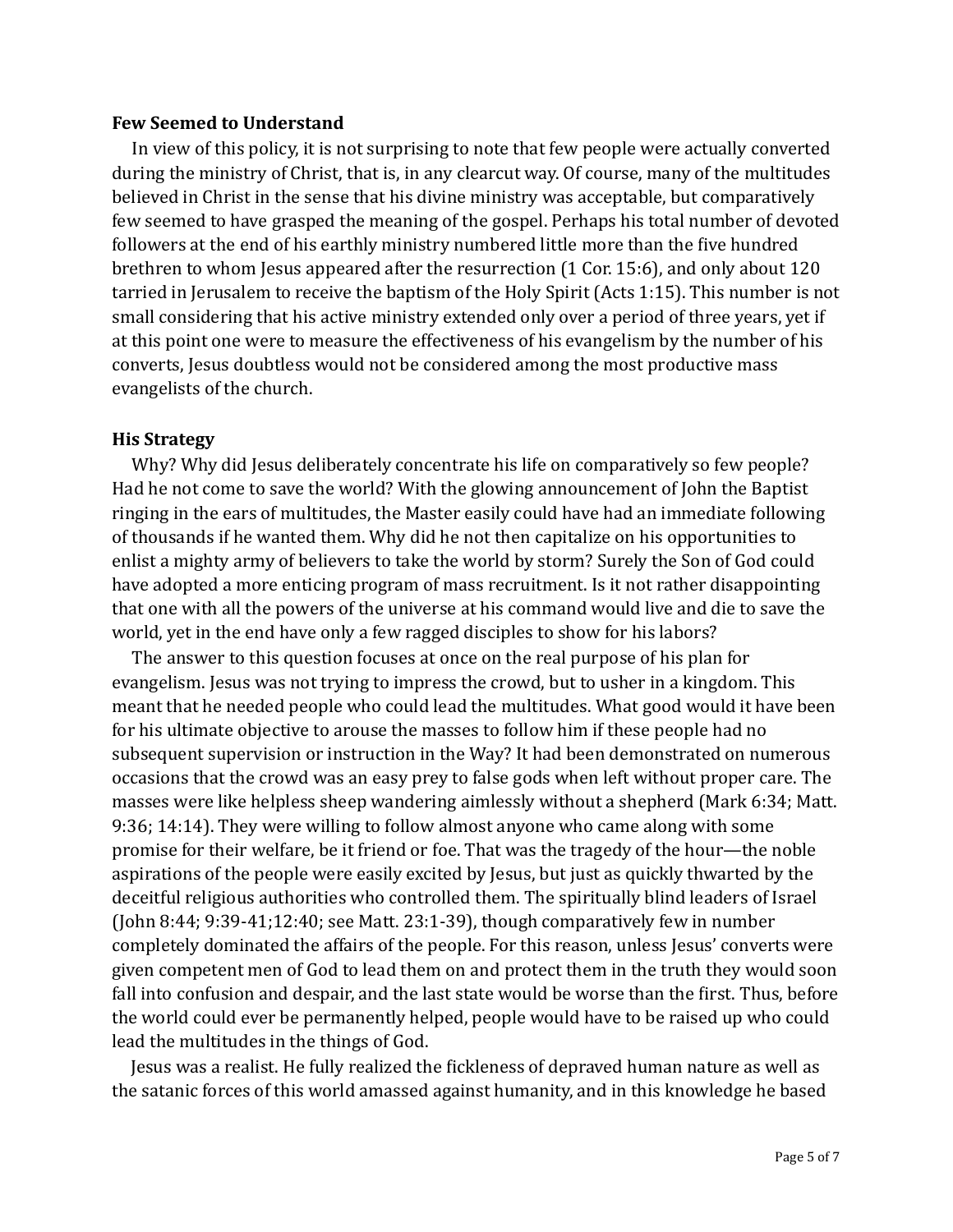his evangelism on a plan that would meet the need. The multitudes of discordant and bewildered souls were potentially ready to follow him, but Jesus individually could not possibly give them the personal care they needed. His only hope was to get leaders inspired by his life who would do it for him. Hence, he concentrated on those who were to be the beginning of this leadership. Though he did what he could to help the multitudes, he had to devote himself primarily to a few men, rather than the masses, so that the masses could at last be saved. This was the genius of his strategy.

## **The Principle Applied Today**

Yet, strangely enough, it is scarcely comprehended in practice today. Most of the evangelistic efforts of the church begin with the multitudes under the assumption that the church is qualified to preserve what good is done. The result is our spectacular emphasis on numbers of converts, candidates for baptism, and more members for the church, with little or no genuine concern manifested toward the establishment of these souls in the love and power of God, let alone the preservation and continuation of the work.

Surely if the pattern of Jesus at this point means anything at all, it teaches that the first duty of a church leadership is to see to it that a foundation is laid in the beginning on which can be built an effective and continuing evangelistic ministry to the multitudes. This will require more concentration of time and talents on fewer people in the church while not neglecting the passion for the world. It will mean raising up trained disciplers "for the work of ministering" with the pastor and church staff (Eph. 4:12). A few people so dedicated in time will shake the world for God. Victory is never won by the multitudes.

Some might object to this principle when practiced by the Christian worker on the ground that favoritism is shown toward a select group in the church. But be that as it may, it is still the way that Jesus concentrated his life, and it is necessary if any lasting leadership is to be trained. Where it is practiced out of a genuine love for the whole church, and due concern is manifested toward the needs of the people, objections can at least be reconciled to the mission being accomplished. However, the ultimate goal must be clear to the worker, and there can be no hint of selfish partiality displayed in relationships to all. Everything that is done with the few is for the salvation of the multitudes.

### **Modern Demonstrations**

This principle of selectivity and concentration is engraved in the universe, and will bring results no matter who practices it, whether or not the church believes it. Look at any successful leadership training program in business, industry, government, or the military.

On a global scale, it is surely not without significance that the early leaders of communism, always alert to what works, adopted in a large measure this method of the Lord as their own. Using it to their own devious end they have multiplied from a handful of zealots to a vast conspiracy of followers that until recently enslaved nearly half the people of the world. They are a modern-day example of what Jesus demonstrated so clearly in his day that the multitudes can be won easily if they are just given leaders to follow.